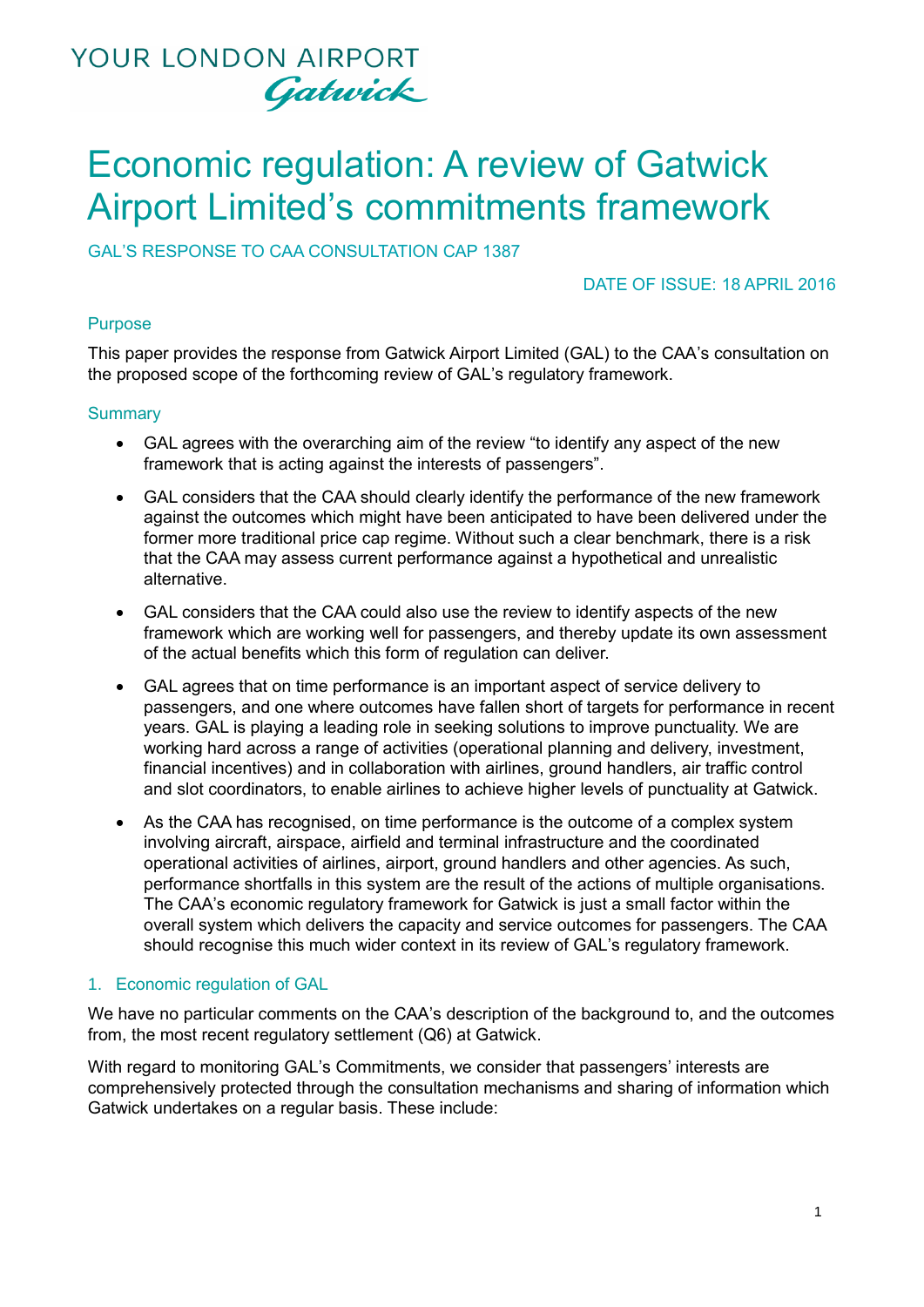- Airport performance: bi-monthly consultation with airlines and passenger representatives which includes full briefing on GAL's operational and service performance
- Charges: Full consultation on an annual basis on the structure and level of airport charges, in compliance with the Airport Charges Regulations
- Investment: cycle of consultation on the Capital Investment Programme, involving airlines and passenger representatives, with opportunities for users to input their respective investment priorities as well as review GAL's proposed plans and look back at investment performance in the previous financial year
- Operations: monthly consultation via the Operations Consultation Forum (since autumn 2015) with airlines and passenger representatives on Gatwick's current portfolio of operational projects and initiatives which require some user input
- Operational resilience: bi-annual consultation with airlines, passenger groups and other stakeholders on GAL's processes and plans to deliver a resilient service outcome.

The structure of GAL's consultation architecture is shown in [Figure 1](#page-1-0) below.

#### <span id="page-1-0"></span>**Figure 1**



### **Gatwick Airport Consultative Structure**

We would encourage the CAA to recognise that regulatory monitoring of GAL's performance takes place in the broader context of the multi-dimensional consultation and information which we provide to passengers and airlines under the Commitments framework.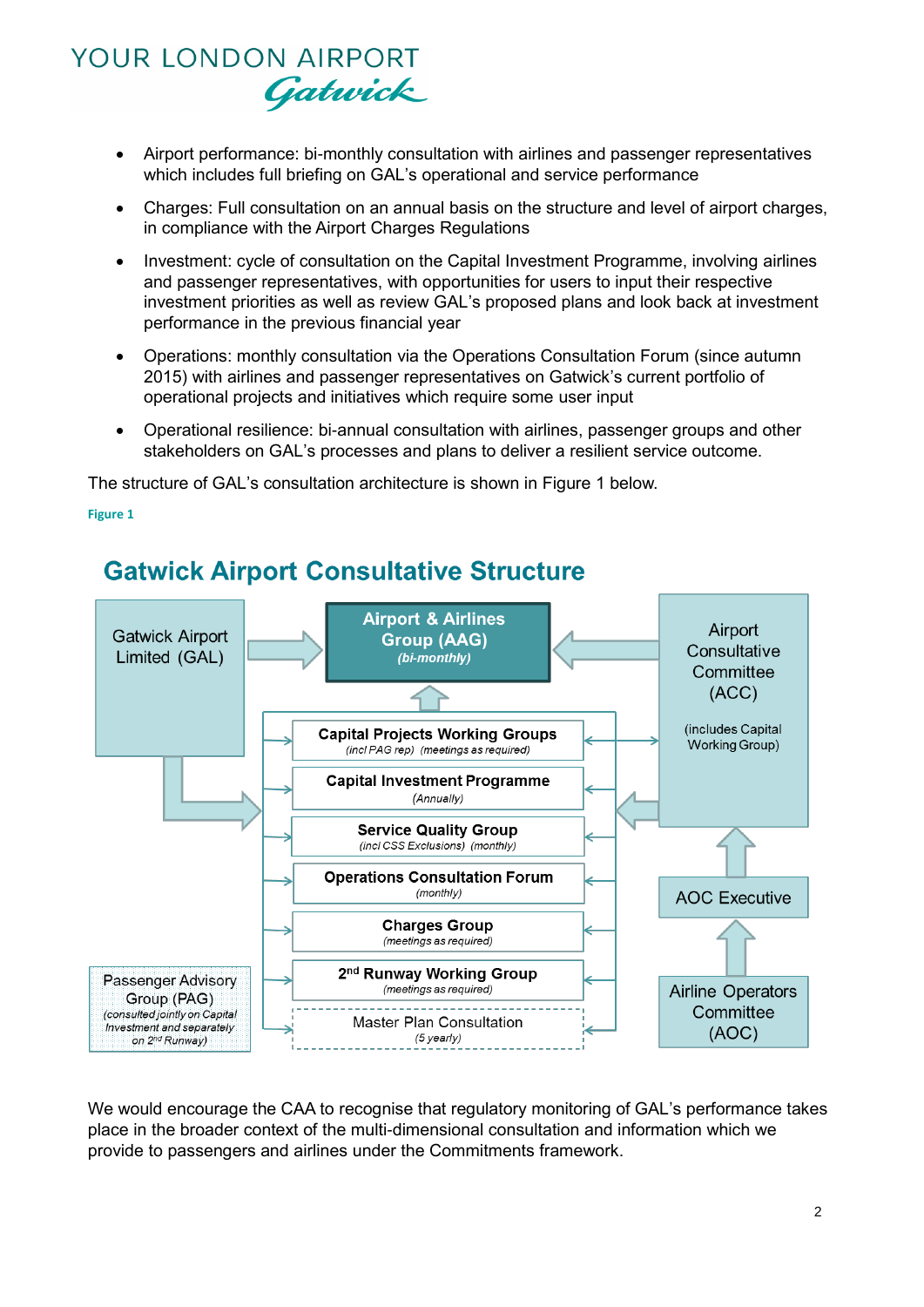

### 2. Summary of recent developments

The evidence presented by the CAA in its consultation paper provides a high level overview of some of the performance indicators for Gatwick and, where relevant, other London-area airports. In conducting the review itself, we would encourage the CAA to draw on other publicly available evidence on Gatwick's performance, notably the forthcoming report by the Competition & Markets Authority on the outcome of the Competition Commission's report on BAA. We have provided to the CAA and published the report which GAL commissioned from consultants Oxera to inform the CMA's assessment<sup>1</sup>.

### 2.1. Traffic

The CAA is correct to highlight stronger than expected growth in traffic at Gatwick as an important aspect of recent developments at the airport, and an important driver of future investment and service delivery planning. In 2015/16, Gatwick handled 40.8 million passengers. For the purposes of its capital investment planning, GAL is currently adopting a forecast of 42.5 million passengers in 2016/17, growing to 44.6 million by 2020/21, as shown in [Figure 2](#page-2-0) below.

#### <span id="page-2-0"></span>**Figure 2**



### 2.2. Investment

 $\overline{a}$ 

In response to recent achieved traffic growth and in anticipation of sustained higher growth through to 2020 and beyond, GAL has recently updated its investment plans. As the CAA highlights, our latest plans entail significantly higher annual average expenditure to 2020/21 than was anticipated in early 2014 when the licence was set. We are currently projecting<sup>2</sup> that capital investment will total £1.60 billion in the seven year period 2014/15 to 2020/21, some £152m (11%) higher than the

<sup>1</sup> [Evaluation of the Competition Commission's BAA airports market investigation, Oxera report for GAL, January 2016](http://www.gatwickairport.com/globalassets/publicationfiles/business_and_community/regulation/competition/gal-oxera-report.pdf)

<sup>&</sup>lt;sup>2</sup> In the draft 2016 Capital Investment Programme, subject to consultation with users until early May 2016. All prices in 2015/16 price base.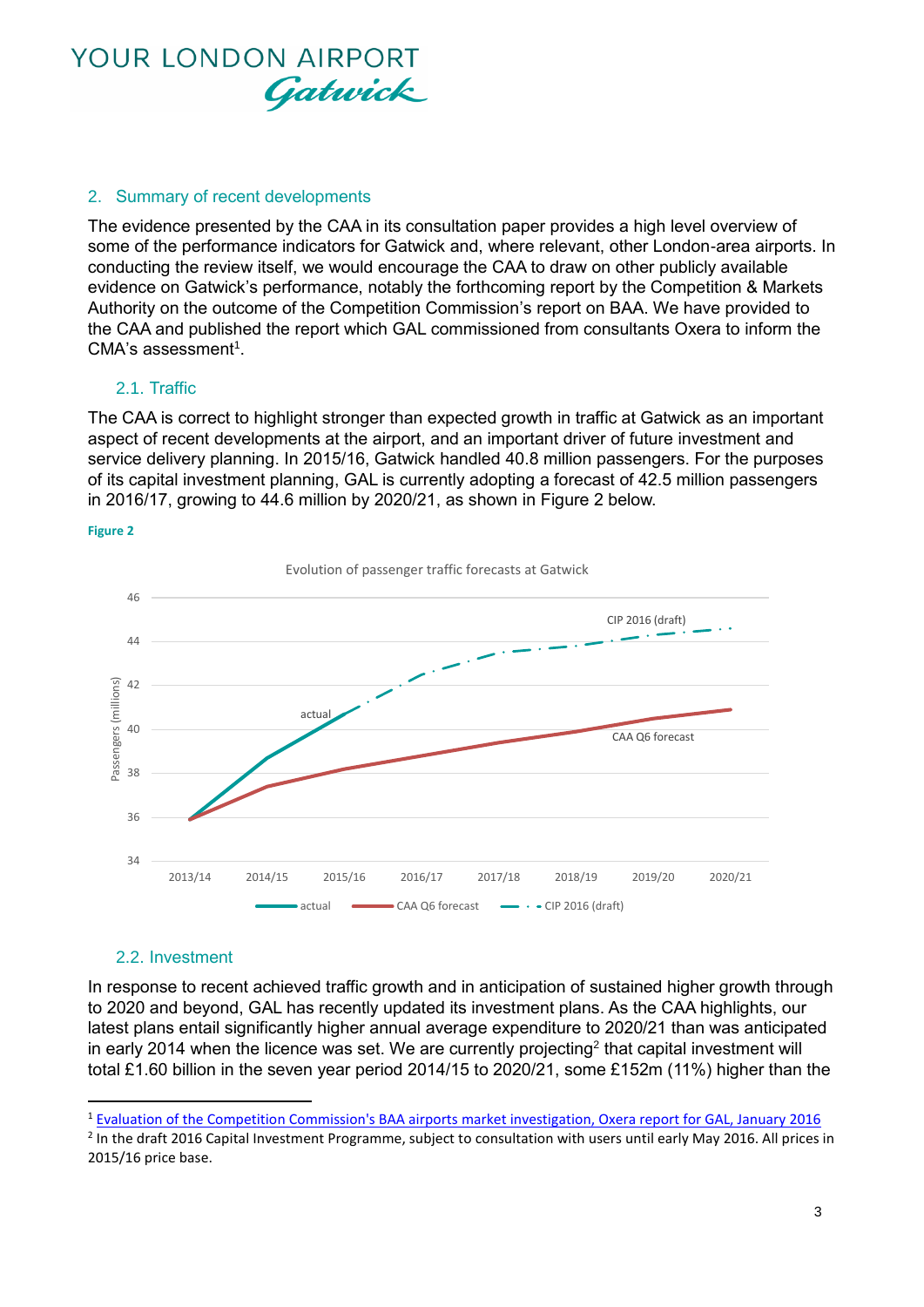CAA's forecast for this period, made as part of the Q6 price review. In terms of the core capital expenditure<sup>3</sup> category, on which the CAA based its 'fair price' benchmark calculation, GAL's current proposed core programme would deliver £1.44bn, some £137m (11%) higher than the CAA's core capital investment forecast. This is highlighted in [Figure 3](#page-3-0) below.



#### <span id="page-3-0"></span>**Figure 3**

### 2.3. Airport charges

As the CAA highlights, GAL is currently pricing some way below the CAA's 'fair price' benchmark of RPI inflation  $-1.6\%$  for the average annual increases in the blended price per passenger<sup>4</sup> over the course of the Commitments period. In addition to setting charges for three financial years under the Commitments framework, GAL has also provided forward guidance to airlines regarding the trajectory of airport charges in future. In its January 2016 decision on charges for 2016/17, GAL also stated that:

"GAL currently anticipates that the increase in the Planned Gross Yield in 2017/18 will be at a similar level to the increase in 2016/17. However, it should be noted that no decision has yet been made and that GAL's proposal will be subject to formal consultation during next year's airport charges consultation process."

### 2.4. Service quality

**.** 

Gatwick's central goal is to deliver a consistently high level of service to passengers and airlines. Through concerted management and staff action, underpinned by capital investment and operational reforms, we have delivered improved outcomes since 2010. In the most recent year 2015/16, we have achieved a success rate of 95.2% against our Core Service Standards<sup>5</sup>, with temporary reductions in service delivery (now restored) attributed mainly to the introduction of new passenger security infrastructure and processes in South Terminal and to the later than scheduled

<sup>&</sup>lt;sup>3</sup> excluding projects in the development category

<sup>&</sup>lt;sup>4</sup> including the effect of contractual discounts to tariff

<sup>&</sup>lt;sup>5</sup> For the months April 2015 to February 2016. There are 40 metrics measured each month under the CSS scheme; 11 fails against target during this period equates to fail rate of 4.8%.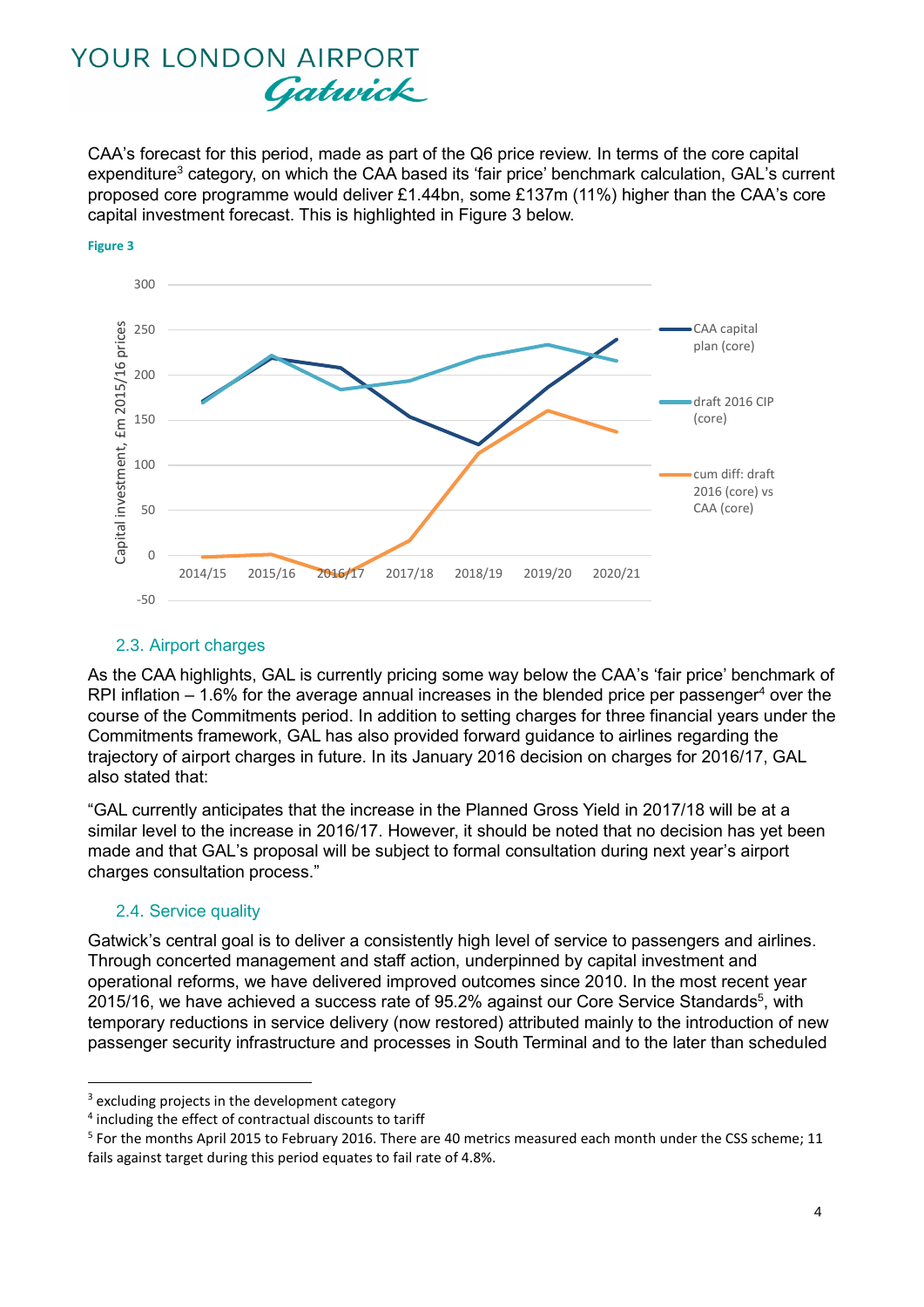delivery of airfield infrastructure which provides services to airlines. The comparable success rate in 2014/15 was 98%.

The CAA highlights the relative decline in on time performance at Gatwick in recent years, but also notes that this metric is not included in the Core Service Standards, in part because it is affected by a number of different parties, including the airport operator, airlines, ground handlers and air traffic control. We would note at this stage that over the past few years, the ability of airlines using Gatwick airport to operate on time has faced challenges. This has been exacerbated in recent years by increasing UK and European airspace congestion as well as by recurring staffing shortages by ground handling agents. Achieving sustainably high levels of punctuality at Gatwick has thus been a long-standing and deep-rooted systemic challenge. It is part of the wider issue of aviation infrastructure and capacity in the South East which the CAA and Government has considered over many years. This is illustrated in [Figure 4](#page-5-0) below, which highlights punctuality for a typical summer month at London airports plus Manchester over the past decade (using CAA published data). Gatwick's relative performance has been consistently in the lower half of this group. This is as a result of underlying factors such as proximity to continental European airspace, the composition of traffic (primarily holiday flights in summer, with a greater focus on ensuring the aircraft leaves with the full complement of passengers at the potential expense of punctuality), and the high levels of utilisation of Gatwick's airfield and terminal facilities.

It is apparent that trends in Gatwick's punctuality largely follow those of other London area airports; since 2013, London City, Stansted and Luton have all experienced declines in punctuality performance, albeit to a lesser degree than Gatwick. Some 70% of the change in Gatwick's punctuality, year on year, is explained by changes in the average for London area airports (less Gatwick) plus Manchester. This suggests that the root causes of the levels and changes in punctuality at Gatwick go beyond factors which are specific to this airport, and therefore that potential solutions to improve on time performance would be found well beyond the realm of economic regulation of Gatwick.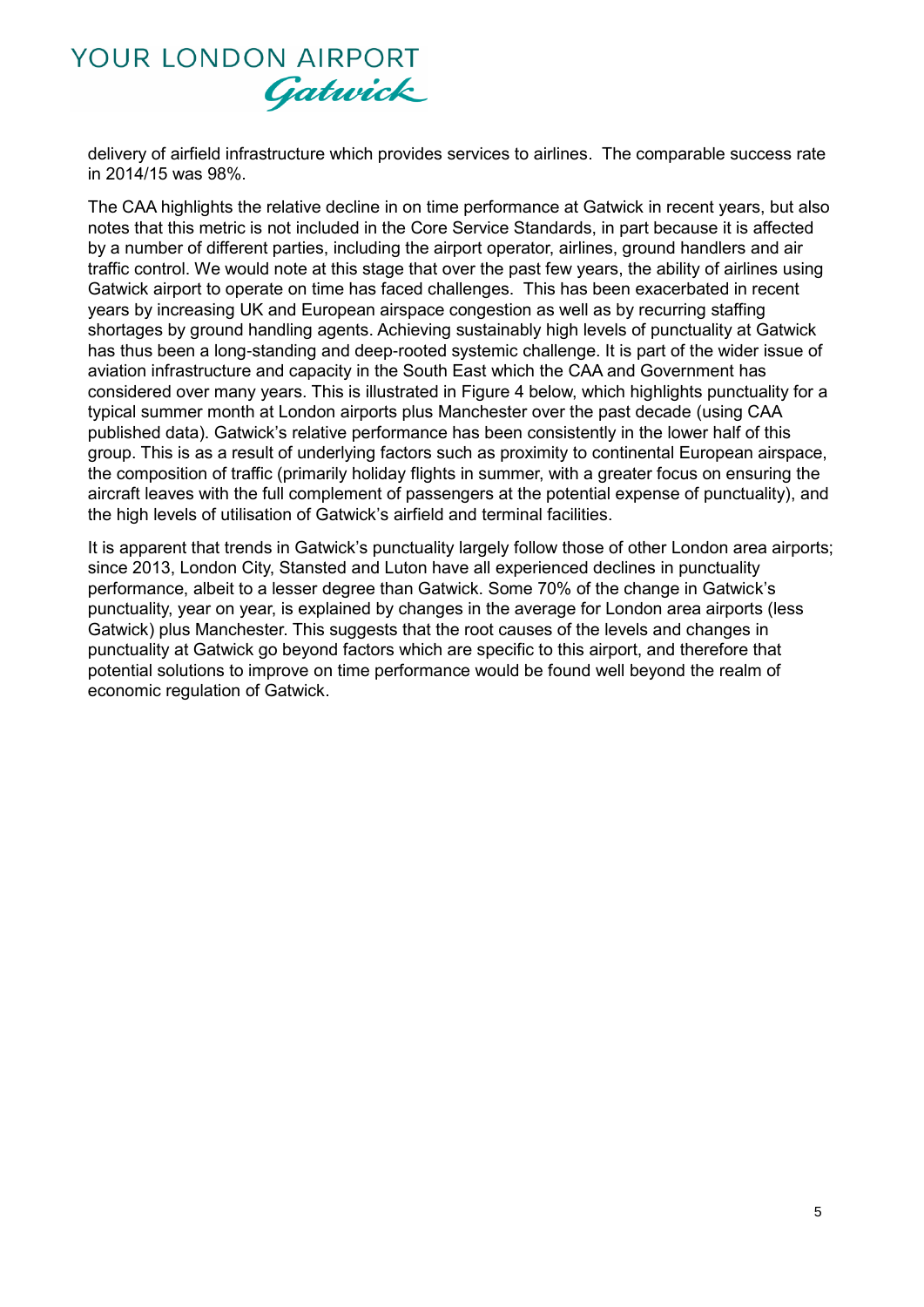<span id="page-5-0"></span>



With regard to the causes of reduced on time performance, the CAA ascribes certain explanations to GAL, in contrast to reasons advanced by some airlines. We would suggest that this contrasting of positions may hinder productive joint working to achieve solutions which would deliver better service outcomes for passengers. It is precisely to encourage shared understanding of the on-time challenge that Gatwick has involved airlines in extensive recent efforts to understand and deal with this challenge.

In May 2015, Gatwick initiated an independent review, undertaken by consultants Helios and overseen by a project board including ACL, British Airways and easyJet. The purpose of the study was to understand the underlying reasons for the decrease in on-time departure performance at Gatwick. The analysis used available data through summer 2014 and considered all potential causes of performance loss before focusing on specific agreed areas that appeared to warrant more in-depth analysis. The study concluded in August 2015.

The key findings of the study quantified the importance of on time departures in the first wave and good adherence to turnaround times throughout the day as the leading factors affecting overall on time performance of all airlines at Gatwick. The study also highlighted the adverse impact on punctuality as a whole of late in-bound flights and aircraft experiencing technical issues which stay on stand beyond their timetabled slot. Beyond the airport, the study concluded that European airspace is becoming more congested, in part due to ATC strikes as well as to weekend restrictions. There was no data available to indicate that airlines were building in operational resilience to their rotational block times.

GAL initiated a programme of activities (Chronos I) during summer 2015 to work, with airlines and ground handlers as appropriate, to tackle a number of the identified operational issues which affected airline punctuality.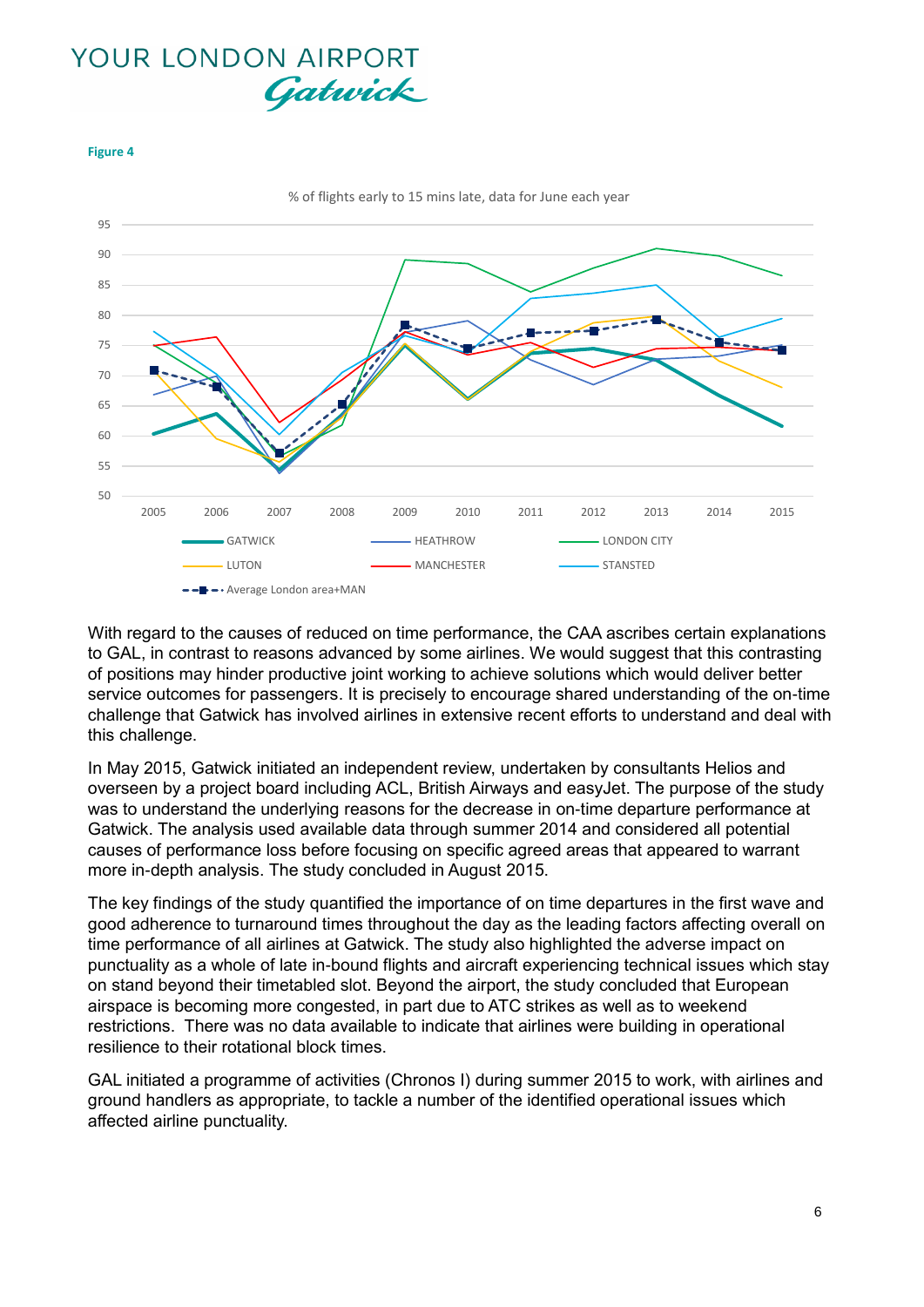GAL is currently undertaking a follow-up study by consultants Helios to understand punctuality performance in summer 2015, again involving airlines to help focus the analysis.

The CAA may wish to consider the outcome of this joint working and analysis by GAL and airlines to inform its review of the economic regulatory framework and, more broadly, its work on network resilience of the UK aviation system.

Finally, GAL considers it important that analysis of on-time performance at the airport and across the London area more widely should be based upon the best available data which reflects as accurately as possible the experience of passengers and airlines using the airport. To that end, we have been engaged in recent months with CAA statistical experts on proposals to measure departure punctuality by actual departure from gate time, and in the immediate near term to move to a more accurate measure of taxi time which is used in the CAA's punctuality measure based on take-off time. We would encourage the CAA to update its approach to measuring on-time departures this summer, so that the conclusions from the CAA's review of Gatwick regulatory framework, and its broader project on network resilience, can be based on the best available data.

### 3. Proposed scope of CAA mid-term review

### 3.1. Introduction

We agree that the CAA's proposed review should represent an early 'health check' on a new regulatory framework, rather than a reopening of the conclusions the CAA reached during the Q6 review.

We also agree that the CAA's main aim should be to identify any aspect of the new framework that is acting against the interests of passengers. However, given the opportunity that the review provides for the CAA to gather both evidence and the views of stakeholders, we consider that the CAA could also use the review to identify aspects of the new framework which are working well for passengers. The same process that the CAA would undertake to reach a 'no identified concern' conclusion could also generate evidence about positive aspects of the current regulatory regime, over and above what might have been delivered under the previous RAB-based price control and beyond the expectations of the CAA. The CAA could thereby update its own assessment of the actual benefits which this form of regulation can deliver. We would encourage the CAA to take this opportunity.

### 3.2. GAL's service quality and airport resilience

With regard to the Core Service Standards, GAL has been engaging in recent months with the CAA's auditors on the measurement and reporting of service standards and the accuracy and reliability of rebate calculations. We look forward to the results of this scrutiny and to discussing with the CAA conclusions and any recommendations for action.

With regards to on time performance of airlines operating at Gatwick, as noted above, this is a significantly broader and more long standing issue than could reasonably be encompassed by the CAA's focused 'health check' on the new regulatory regime. The CAA notes that on-time performance at the airport is important for passengers, but it can be significantly affected by the actions of other parties (including airlines, ground handlers and air traffic control). Clearly the primary responsibility for the punctuality of their flights rests with airlines, with the airport playing an important supporting and coordinating role in providing the infrastructure, services and crossairport planning necessary to enable airlines to achieve their schedules.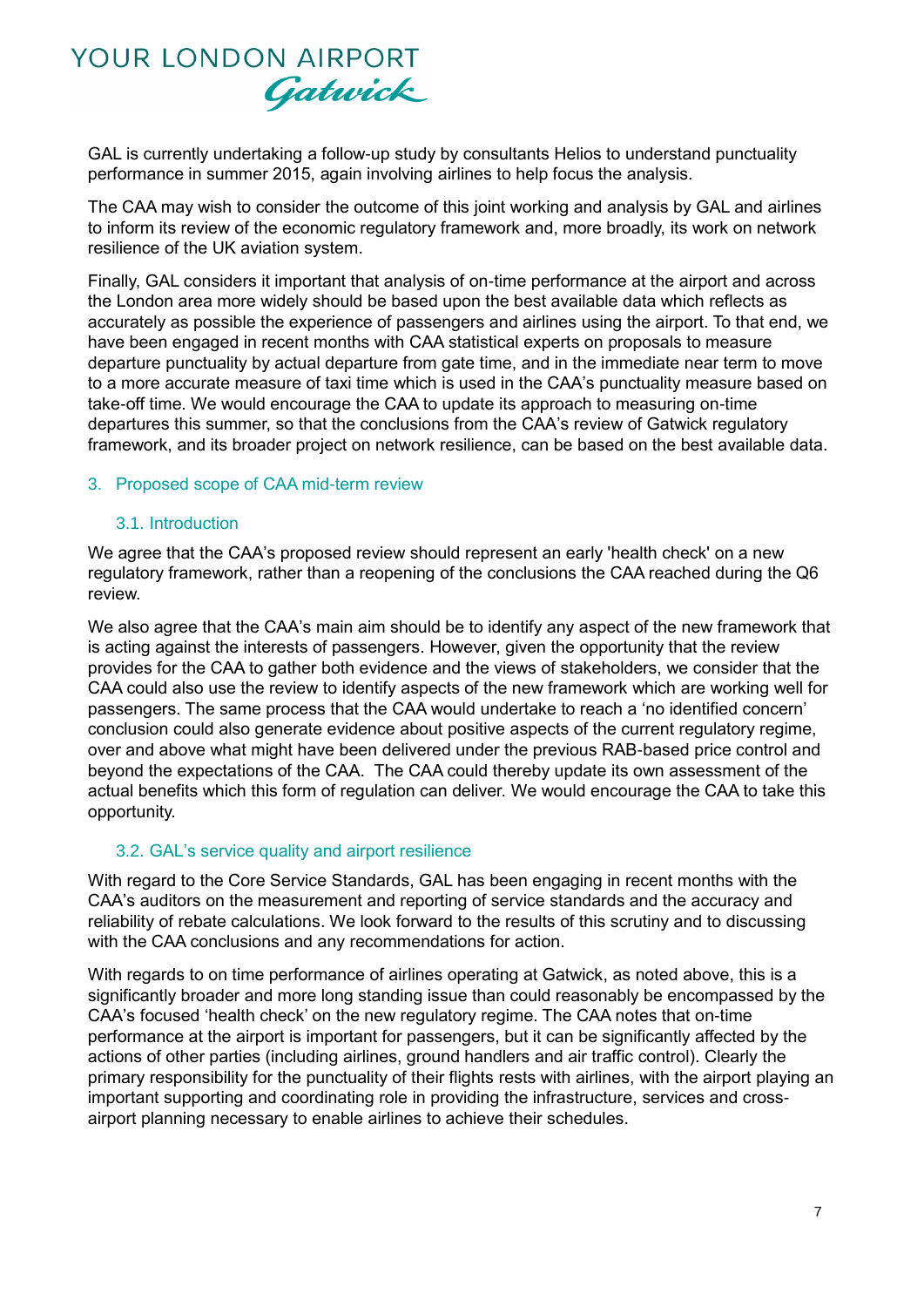It is therefore appropriate that on-time performance is not included in the Core Service Standards. This has been the situation for as long as Gatwick has been subject to regulatory service standards (from the start of the Q4 price control period in 2003), and (by definition) in the prior period when Gatwick was subject only to controls on price and not on service. So the CAA's statement that: "GAL does not face an explicit financial incentive to improve punctuality" has been true (in a regulatory sense) since Gatwick was first subject to economic regulation, as part of the privatised BAA, in 1987. Therefore, we would suggest the new regulatory framework is relevant to the issue of on-time performance only insofar as that framework affects, or could affect, punctuality outcomes.

GAL's role in enabling airport-wide on-time performance is an important one, on which we are judged publicly by our own and CAA's performance data. We are investing GAL's resources in a range of operational initiatives designed to enable ground handlers and airlines to achieve their schedules. This is one clear indicator of the commercial financial incentives which GAL faces to improve punctuality.

Analysis of this systemic issue could be better placed in the wider context of the CAA's work on the impact of congestion on punctuality at major UK airports and how this affects passengers. GAL is supportive of this work by the CAA to understand root causes of delay across the most congested areas of the UK aviation system. We have already shared with the CAA our own assessment of on time performance at Gatwick and explanation of the work that we are leading with airlines, ground handlers and others to deliver better outcomes for passengers<sup>6</sup>. We would be happy to participate actively in consultation and joint working which the CAA may be planning in this area.

### 3.3. GAL's investment performance

We support the CAA's focus on our investment performance as part of the review of the regulatory framework. We have already provided initial briefing to the CAA on our latest capital plans and on how we engage with passengers to understand their views and feed that information into our development planning<sup>7</sup>.

Under the Contracts and Commitments framework, we consider that we now have the right balance of regulatory and contractual obligations and commercial flexibility to respond to changing circumstances. Together, this enables and incentivises us to deliver infrastructure in a timely, efficient and flexible manner. The draft 2016 Capital Investment Programme (currently subject to consultation with passenger representatives and airlines) demonstrates the benefits of the new regime, in terms of the additional investment which GAL is planning to commit through to 2020/21 and the acceleration of projects to meet demand.

We will provide evidence to the CAA on the questions highlighted:

- how the investment programme has changed compared with the programme the CAA considered during the last periodic review (Q6) and the main reasons for this;
- whether there is any evidence that GAL's investment decisions have affected on-time performance (or are likely to do so in future); and
- how passengers' interests are taken into account.

 $\overline{a}$ 

 $6$  Airline punctuality at Gatwick, October 2015; Summer readiness, April 2016 [to be submitted]

<sup>7</sup> Draft 2016 Capital Investment Programme, April 2016 [to be submitted], Engaging with passengers to improve their experience of Gatwick, February 2016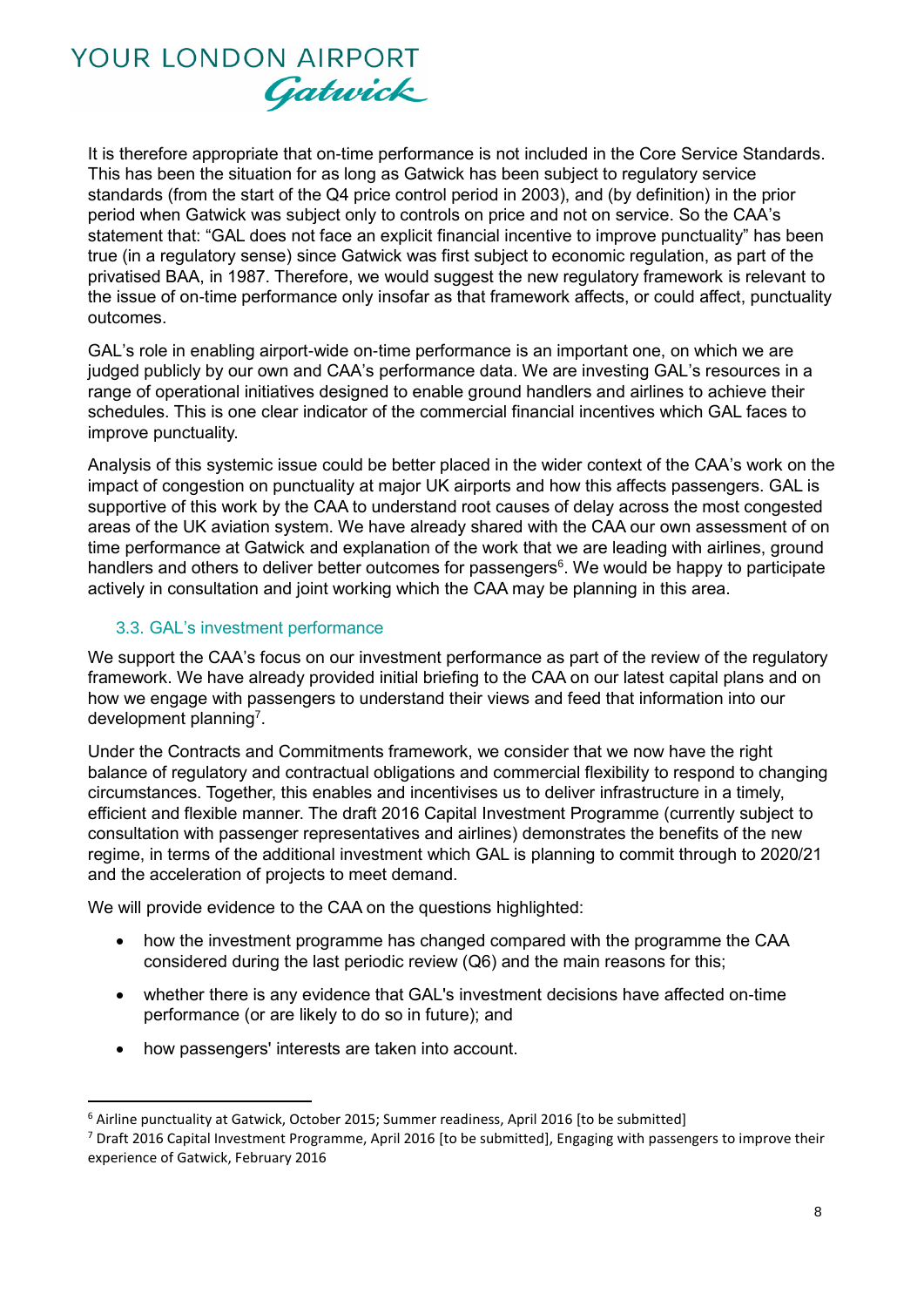We will also provide evidence on:

- GAL's efficiency in the delivery of capital projects;
- how GAL ensures that benefits from projects are tracked and delivered through the investment cycle; and
- review of key projects delivered in 2014/15 and 2015/16, highlighting reasons for any significant variance between plan and outturn.

### 3.4. GAL's relationship with airlines and other stakeholders

We support the CAA's focus on our relationships with airlines and other stakeholders as part of the review of the regulatory framework. As noted above, we have already provided initial briefing to the CAA on how we engage with passengers to understand their views. We have also provided a description of the evolution of airline contracts and the beneficial impact that the new framework is having on the quality and productiveness of our multilateral and bilateral contacts with our airline customers<sup>8</sup>.

In reviewing GAL's relationships with airlines since April 2014, the CAA should be mindful that both we and airlines are to some extent learning as we go how best to operate in a new regulatory environment, following several decades of traditional and progressively more restrictive RABbased price controls. We have sought to understand airlines' views about the process and content of consultation during the first two years of the new regime, and to respond accordingly where we saw opportunities to improve. One example of such a response is our establishing the monthly Operations Consultation Forum, which provides a comprehensive high level overview of all operational initiatives affecting airlines and their ground handlers. The Forum has enabled GAL to communicate its plans effectively and to take timely guidance from airlines about their priorities.

### 3.5. Other issues within the proposed scope of the review

#### 3.5.1. Bilateral contracts

We agree with the CAA's proposal to carry out a brief overview of GAL's contracts with airlines to assess whether they have enabled service, operations and investment to be better tailored to the needs of individual airlines and their passengers. We believe that the contracts now in place have delivered the anticipated benefits to a broad range of airlines which together account for over 80% of Gatwick's passengers, while all airlines continue to benefit from fair pricing and good service delivery via GAL's Commitment.

In conducting its overview of contracts, the CAA should be mindful that each is, by its very nature, the outcome of a bilateral negotiation between two commercial parties. Each airline enters into such negotiations with its own judgement about its future business prospects at Gatwick and the risk-reward balance associated with particular contract terms. GAL also has a range of objectives, such as getting best commercial use from relatively under-utilised capacity in winter and off peak periods, and broadening the range of long haul destinations served, which will influence its negotiating stance towards different airlines. As such, the diverse range of contract terms which have been agreed reflect the diverse objectives of each side. These are commercial contracts between consenting parties and the CAA should therefore not judge the benefits to passengers of the contracts by the extent to which each airline achieves contract terms close to the most

**.** 

<sup>8</sup> Evolution of airline contracts, April 2016 [to be submitted]